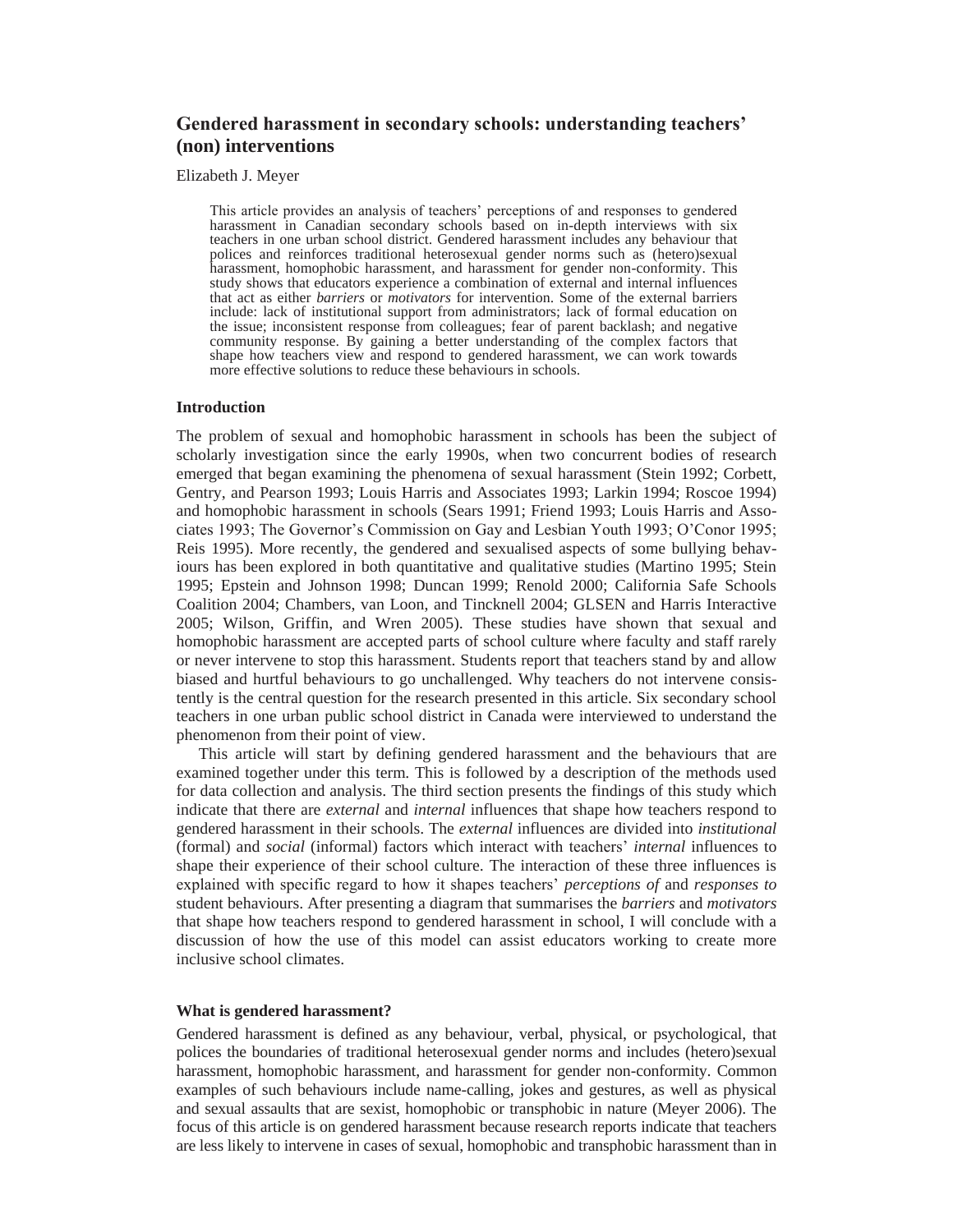other forms of bullying and harassment in schools (Harris Interactive 2001; California Safe Schools Coalition 2004; Kosciw and Diaz 2006).

These behaviours are all linked to the public performance and norm-setting of heterosexual gender roles. It is important to clarify that although these forms of harassment are linked, the categories of harassment in regard to sex, sexual orientation and gender expression must be understood separately in order to help educators develop a deeper and more complex understanding of these practices in schools.

Queer theorists and other scholars of gender and sexuality have argued effectively that sex, gender and sexual orientation are three distinct aspects of an individual's identity and experience (Butler 1990; Sedgwick 1990/1993; Bem 1993; Connell 1995; Jagose 1996; Sullivan 2003). I share the perspectives advanced by these theorists that it is the hegemony of heteronormative patriarchy that constructs dominant notions of sex, gender and sexual orientation in very oppressive ways. It is this social construction of opposing binaries (i.e. male/female or gay/straight) (Butler 1990; Bem 1993) combined with the dominance of hegemonic (heterosexual) masculinity (Connell 1995; Mills 2001) that is at the root of gendered harassment. The fact that many individuals conflate these ideas often results in forms of sexual harassment, homophobic harassment and harassment for gender nonconformity. Such conflation can result in gender non-conforming individuals being attacked with anti-gay language (such as a men who are artistic being called 'faggot'; or athletic, short-haired women being called 'dyke'), and gay men and lesbians being sexually harassed (gay men due to their perceived femininity; or lesbians because women are viewed primarily as objects of male desire). To clarify what constitutes gendered harassment, definitions of each of the three forms – sexual, homophobic, and gender nonconformity – are provided below.

The legal definition for sexual harassment includes two different forms: quid pro quo and hostile environment sexual harassment (Lee et al. 1996, 384). This study focuses exclusively on forms of hostile environment sexual harassment, as no incidents of quid pro quo were mentioned by participants. Such forms of sexual harassment appear to be much more prevalent, and have been defined as 'unwelcome behaviour that can include both physical or verbal conduct and that has a sexual or gender component' (Reed 1996, 21). I also include non-verbal, or psychological, behaviours such as gestures, facial expressions and relational behaviours such as social exclusion in this definition.

Homophobic harassment, the second form, is defined as unwelcome behaviours that can include physical, verbal and non-verbal conduct that denigrate people who are, or are perceived to be, gay, lesbian, bisexual or queer. As most of these behaviours have a sexual or gender component, it is often a subset of sexual harassment behaviours. Anti-gay epithets are commonly used as insults in schools. These may be used with no actual connection to one's sexual orientation. As many scholars of masculinity have argued, these terms are often used because they are seen as the worst thing you can call a boy (Smith and Smith 1998; Kehler, Davison, and Frank 2005; Mac an Ghaill 1995; Martino 1995; Robinson 2005). It calls into question one's masculinity by challenging one's sexual orientation. Girls are also subject to this harassment if they are perceived to be too 'masculine' or do not show sexual interest in their male peers (Wood 1987; Louis Harris and Associates 1993; California Safe Schools Coalition 2004; Duncan 2004; Kosciw and Diaz 2006).

Many victims of homophobic harassment are also targeted due to their gender expression. This is the third form of harassment: harassment for gender non-conformity (also known as transphobic harassment). Individuals whose bodies and identities transgress dominant notions of masculinity or femininity and disrupt the dominant paradigm of a gender binary are the main targets. Recently a few studies on homophobia in schools have addressed this link (Bochenek and Brown 2001; Mills 2001; California Safe Schools Coalition 2004; Wilson, Griffin, and Wren 2005; Poteat, Eads, and Kimmel 2006), but further investigation in this area is needed. In order to clarify how bullying, harassment and forms of gendered harassment are related, I designed the diagram shown in Figure 1 that shows how these concepts intersect and how they relate to other forms of bullying and biased harassment.

The ways that teachers understand and perceive these forms of gendered harassment will impact how and when they choose to intervene in incidents that they witness at school.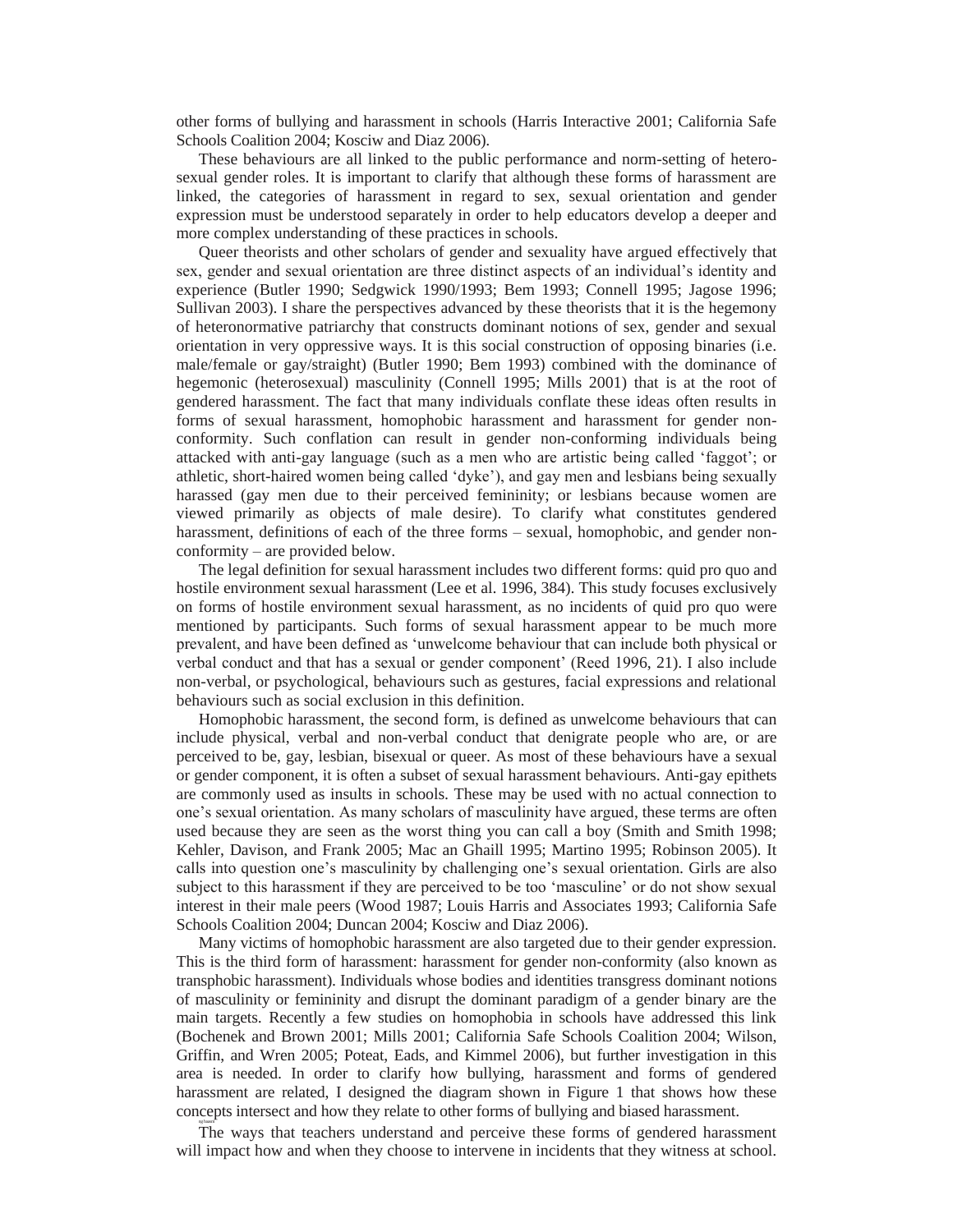It is important to explore the teachers' perspectives in order to understand the barriers and motivators that shape how and when they choose to intervene. By identifying the barriers from the teachers' perspectives, we can design more effective intervention programmes to



Figure 1. Bullying, harassment, and gendered harassment.

support educators in their efforts to create safer spaces in schools. The next section presents the methods used to gather data for this study and the demographics of the participants.

## **Methods**

This study is based on in-depth interviews with six Canadian teachers working in secondary schools in one urban public school board (Van Manen 1997; Patton 2002). Participants were recruited using both snowball and maximum variation sampling methods (Maykut and Morehouse 1994) to ensure a broad range of experiences and perspectives. I was able to gain a diverse group of teachers for this study with a relatively small group of participants. The demographics of the participants are presented in Table 1. The information is presented in this format in order to protect the identities of the participants. It is important to note that of the teachers who volunteered to participate in this study, none identified as Euro-Canadian heterosexual males. The impacts of this self-selection on the study will be discussed in the findings.

Through a series of three open-ended interviews (Seidman 1998), teachers described how they perceived and responded to incidences of gendered harassment in the context of their individual experiences in their current school culture. The first interview focused on the teacher's career path, philosophy, and roles in the classroom, then discussed the general issue of bullying. The concept of biased harassment was introduced in this first interview by discussing issues of race and ethnicity in their schools. The second interview focused on the three types of gendered harassment and addressed them in the following order: sexual harassment, homophobic harassment, and harassment for gender non-conformity. The third interview allowed teachers to reflect on the discussions of the first two and draw connections and explore their (in)actions in their current school contexts. These interviews were tape-recorded and transcribed for analysis. Data analysis was conducted in an ongoing and exploratory design as this research seeks to uncover common themes between teachers' experiences that will help inform future studies and school interventions (Maykut and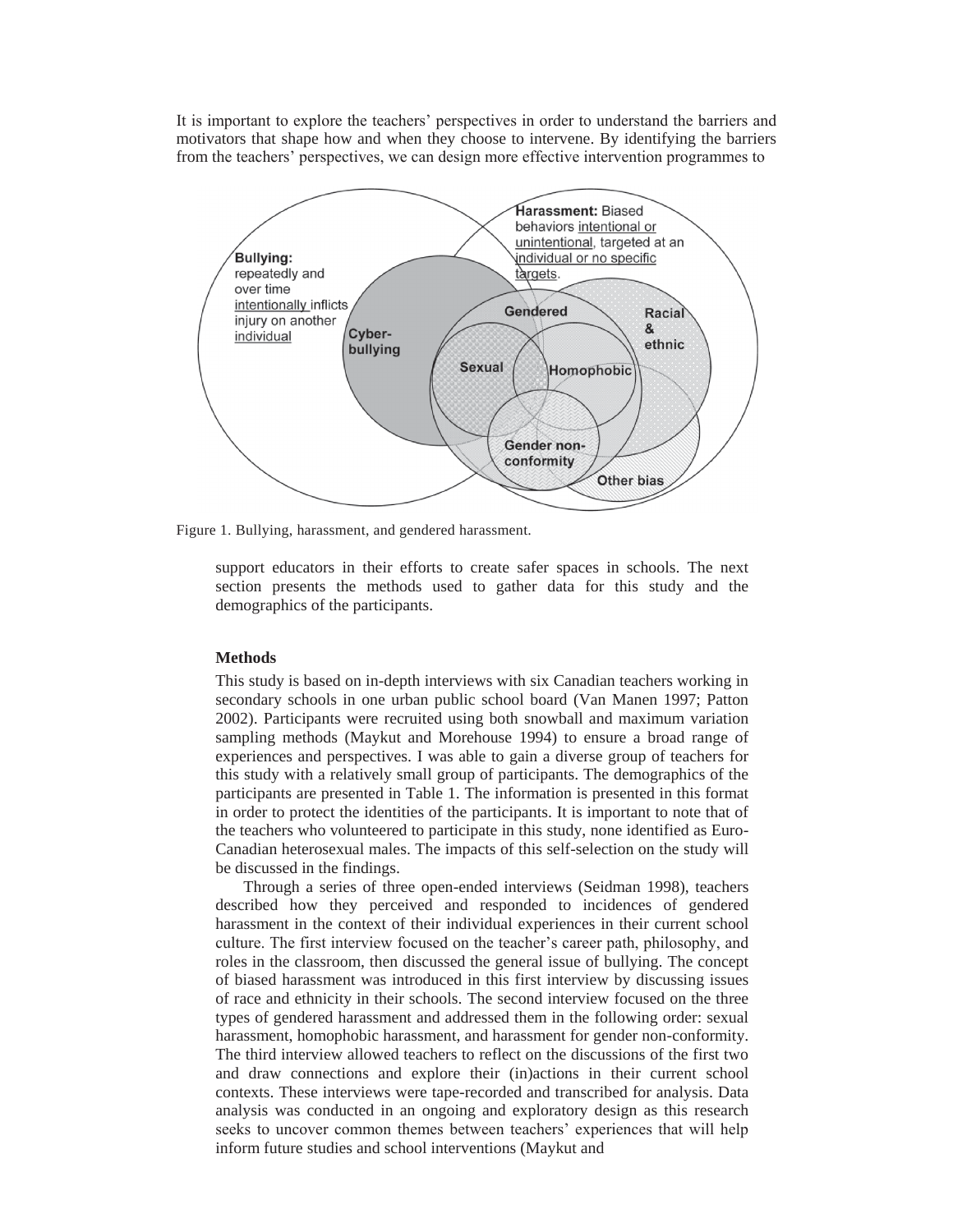| Gender                    | 3 men                                            | 3 women                                                    |
|---------------------------|--------------------------------------------------|------------------------------------------------------------|
| <b>Sexual orientation</b> | 3 heterosexual                                   | 3 gay or bisexual                                          |
| <b>Ethnicity</b>          | 3 Euro-Canadian                                  | 1 Indian<br>1 French-Canadian/Métis<br>1 Arab              |
| <b>Religion</b>           | 3 No affiliation                                 | 1 Christian<br>1 Muslim<br>1 Bahai                         |
| Languages                 | 1st (Native)<br>4 English<br>1 French<br>1 Hindi | 2nd (Fluent)<br>3 French<br>2 English<br>1 Arabic          |
| <b>Citizenship</b>        | 3–1st generation Canadian                        | $2-5th$ + generation Canadian<br>1-2nd generation Canadian |
| Average years teaching    | 5.6                                              | $1-5$ years: $3$<br>$5-10$ years: 2<br>$10+$ years: 1      |
| Average age               | 31                                               | Min: 27<br>Max: 39                                         |

Table 1. Participant demographics.

Morehouse 1994). The data were analyzed using both contextual and thematic codes which situated the teachers' identities and experiences within their school contexts and allowed common themes to emerge among their experiences.

## **Findings**

In developing an understanding of how teachers perceive and respond to incidents of gendered harassment in secondary schools, a theoretical model emerged from the interview process. There are four elements in this model that demonstrate the relationship between the main factors that influence how teachers respond to gendered harassment in school: *external influences*, *internal influences*, *perceptions* and *responses*. The interaction of the *external*  and *internal* influences shapes how a teacher *perceives* student behaviors and then decides to *respond* to them. A detailed description of the different external and internal influences is presented in the following sections to demonstrate how they influence perceptions and responses of teachers. These descriptions are supplemented with excerpts from the data to show how teachers talk about these factors and how they shape their practice.

## **External influences**

Multiple outside forces exert influences over teachers' perceptions and behaviours in school. These external influences are described as the school culture, or the 'significant perceptions, thoughts, and beliefs held by individuals associated with the school' (Maehr and Buck 1993, 42). School culture is created by many factors that fall into two categories: *institutional* and *social* influences. In this section, I present the sub-themes in these categories to illustrate how teachers experienced their schools' cultures.

## *Institutional influences*

The formal structures that impact how participants perceive their school culture include four main aspects of the organization, including: a) administrative structures and responses; b) provincial curriculum demands and teacher workloads; c) teacher education and training; and d) written policies. Through the course of the interviews it became clear that these formal aspects of the school interacted with the informal aspects of the school culture to shape teachers' experiences and interactions with their students.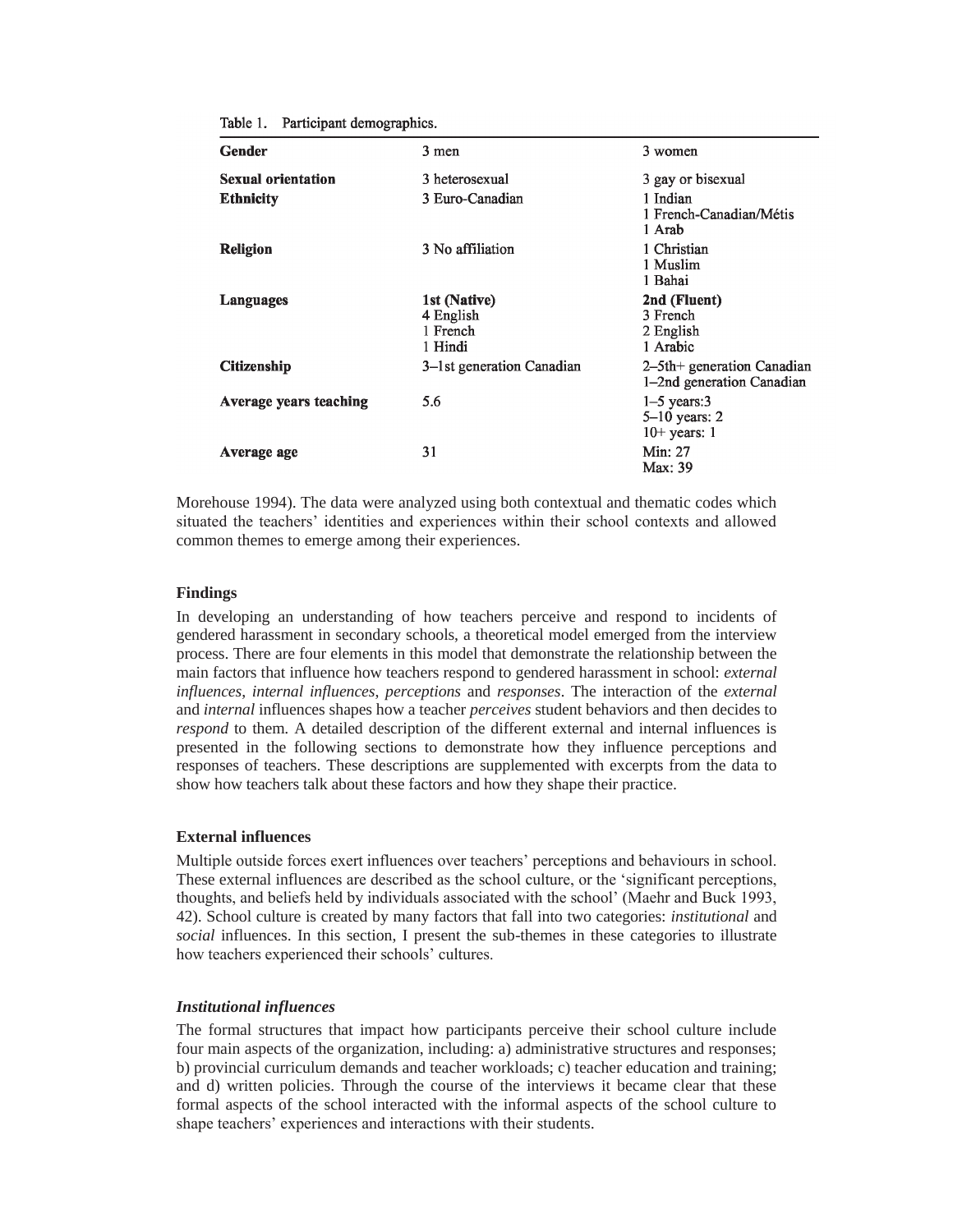The first sub-theme in this category, administrative structures and responses, elicited discussion about not feeling supported by their administrators and believing that oftentimes the discipline meted out for instances of sexual or homophobic harassment was not sufficient:

If there's an incident in my classroom I have to seek out the administration to get the followup on it. You just have to get to know the system and know what the expectations are 'cause they're stretched. They don't have any time ... I personally had a few issues during the year with discipline and the VP wasn't there, and the principal dealt with it, and I always felt the same, the he just wasn't firm enough. (FT03)

As far as discipline, how it's handled, I had to push for action when another kid called a kid 'faggot'. However, I know that in my school a racist comment was certainly not tolerated and it was dealt with immediately. (MT05)

These comments show a trend of teachers not trusting their administrators to support their actions and the feeling that they have to handle most non-violent discipline issues alone. They spoke quite consistently about their schools' strong and clear response to any kind of physical violence, but in terms of verbal harassment or other forms of psychological torment, they felt that the administration did not want to be bothered with these issues. This is important in light of the findings of other studies that have found that antisocial behaviour in students increases when administrative support is inconsistent and when there is an absence of follow-up from school leadership (DiGiulio 2001, 81).

The second theme brought up by all the teachers was the challenge they faced meeting the curricular and workload demands of their jobs. This was one of the most common obstacles that teachers talked about that prevented them from acting as consistently as they would like towards various forms of verbal harassment. Many teachers felt great pressure from their administration to cover the required amounts of curricular material and the stresses placed on them by large classes and demanding course loads caused them to ignore certain behaviours.

[I don't stop name-calling] if I'm too tired, if there are set things I need to get through in a lesson. I know my lesson is going to take 60 minutes, I've only got 70 minutes to deliver it, I've got 10 minutes to waste. Right now my job is being a teacher and I have to get through the math before the end of the year. It's not on my priority list. (MT01)

Sometimes as a teacher I just want to ignore it. There are times that I ignore it. I'm not perfect. There's so many times when I have TOO much to do, like we gotta get through this lesson. (FT03)

You're running all the time, you're pretty well tired constantly and you don't sit. You let stuff slide sometimes. (MT05)

These teachers are exhausted and overwhelmed with the professional demands placed on them and do not feel as if they are given the necessary support or resources to deal with everything that they are expected to address. They expressed frustration when talking about the limitations they felt, but very few of them offered any critique of the formal structures that caused them to feel overwhelmed. By only acting within the micro-structures of their classroom when dealing with behaviour issues rather than addressing the macro structures of the school, they are extremely limited in what they can do to improve student safety and school climate.

Education and training was the third theme. Most teachers felt that their teacher education programmes did not sufficiently prepare them to address incidents of harassment or bullying, particularly related to gender and sexual orientation. This reflects findings by other researchers in this field who have noted the lack of information in gay, lesbian, bisexual and transgender issues in education texts (Jennings and McGillivray 2007) as well as resistance to addressing issues related to sexuality and homophobia in teacher education programmes (Robinson and Ferfolja 2001). Additionally the teachers in this study did not feel that they had many opportunities to pursue additional training in this area since they were encouraged to do professional development primarily in their area of instruction.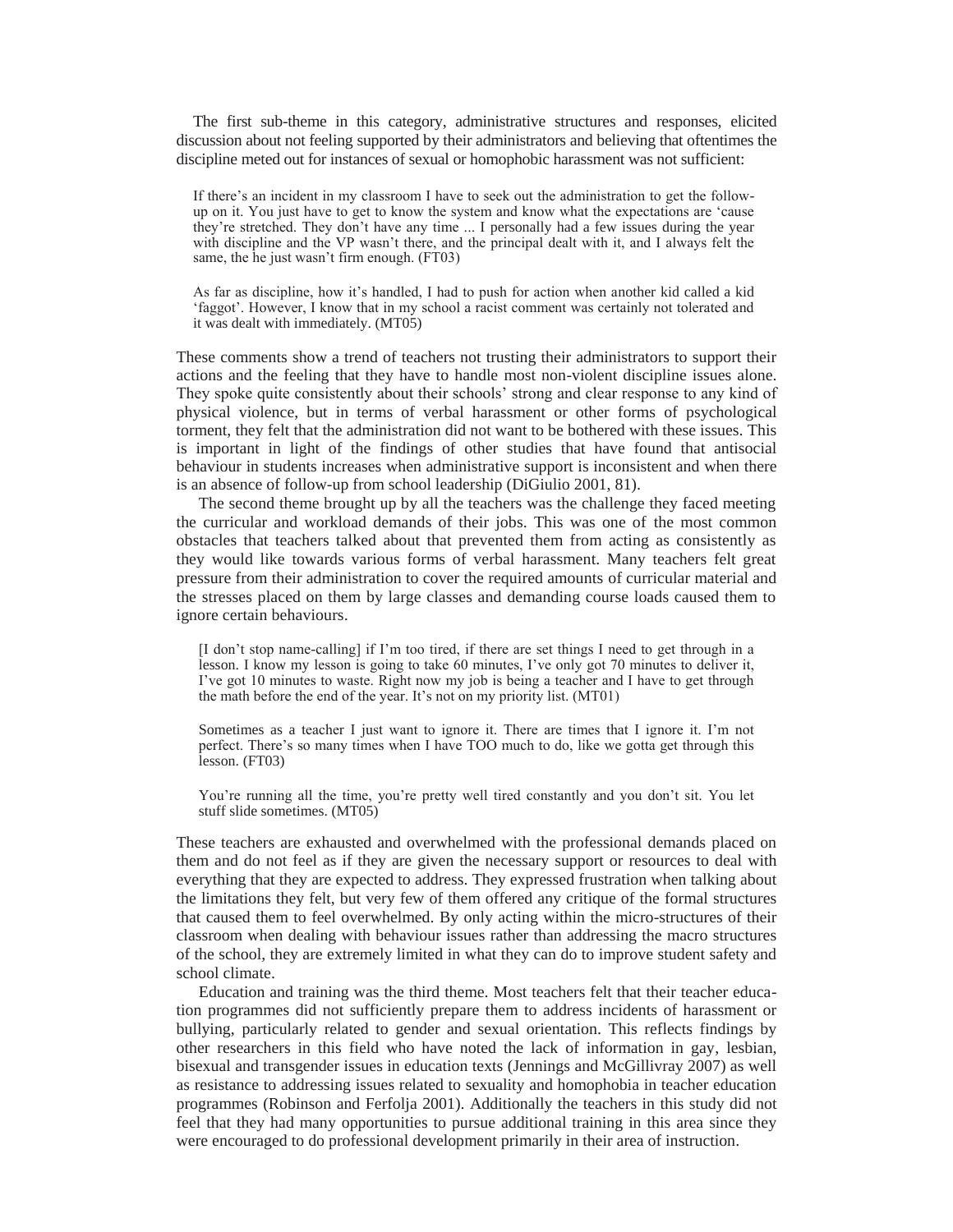I've had no training [on how to address bullying] ... The educational degree was really worthless. I felt that we didn't really get that kind of necessary education. How to deal with certain issues like [bullying]. We were just told, 'avoid this and this' ... We're constantly being told how to protect ourselves. We're not constantly being told how to protect these young people from other young people. (MT06)

[I never got any] training in school [on] bullying. I do not think that we ever studied anything related to that ... I don't know if I was really attuned to [sexual harassment] – to be quite honest. Maybe that's why I wasn't so aware that it was going on because as a part of my training it had never really been brought up as an issue to be concerned with. (FT02)

Other teachers had taken their own initiative to pursue additional studies that had exposed them to issues of gender, sexual orientation, and race, and they spoke about the importance of these opportunities in improving their practice as teachers.

I'm not the average teacher or the average individual coming in on the issue. I received a lot of training on gender harassment and bullying and sexual orientation and identities, multiculturalism and racism. All of that was part of my training [as a student leader in university]. I have other personal issues that have challenged me through the past couple years that I've had to deal with, but in general I've got the artillery behind me if I want to use it. I was involved in giving workshops in a lot of these areas to the other student leadership groups ... I've done a lot in the area, compared to a lot of other people. (MT01)

The teachers who did get some education in this area are ones who took it upon themselves to seek out these opportunities. These decisions were shaped by their intrapersonal influences such as their personal identities and educational biography. A discussion of how these internal factors shape teachers' perceptions and responses in schools is included later in this article.

The final theme under institutional influences was that of written policies and how teachers' knowledge of their school's and school board's policies influenced how they addressed various forms of bullying and harassment. One teacher did voice a belief that his school's policy on bullying was clear, yet he spoke at other points in the interview about his frustration with colleagues for their lack of awareness of and attention to the issues of racism, sexism, and homophobia in his school (MT06). The rest of the participants did not share the belief that they had a clear understanding of their school's policies. The perceptions that teachers shared about their experiences with the formal structures of their schools present a clear description of some of the structural obstacles that exist and prevent educators from responding consistently and effectively to incidents of gendered harassment.

## *Social influences*

It quickly became apparent that the informal structures of the school, or the social norms and values, exerted the most powerful influence over teachers' behaviours. The three most prevalent themes were: a) perceptions of administration; b) interpersonal relationships; and c) community values. These will be addressed in this order to explore how these factors impacted teachers' experiences in their schools.

The first area is teachers' perceptions of their school's administrators. Under this theme, participants spoke of issues such as leadership style, personal values, professional priorities, and policy implementation. The following excerpts demonstrate how the teachers perceived their administrators, and how these perceptions shaped their actions in the school.

Our administrator who dealt with disciplinary problems was a real jock and the real 'man's man' and he'd sit the boys down and say, 'what the hell do you think you're doing?' I think that he gave them the old football huddle, sit down and I'm gonna tell you how to act in the classroom. And I think that's as far as it went ... I feel that the administration didn't want to get involved because they were these [southern European ethnicity] men and, if they were to come into a staff meeting and say, 'we need to address some of the homophobic attitudes,' I could never hear them talking about something like that. So maybe that's part of the problem; even the administrators had that [southern European ethnicity] kind of mentality. (FT02)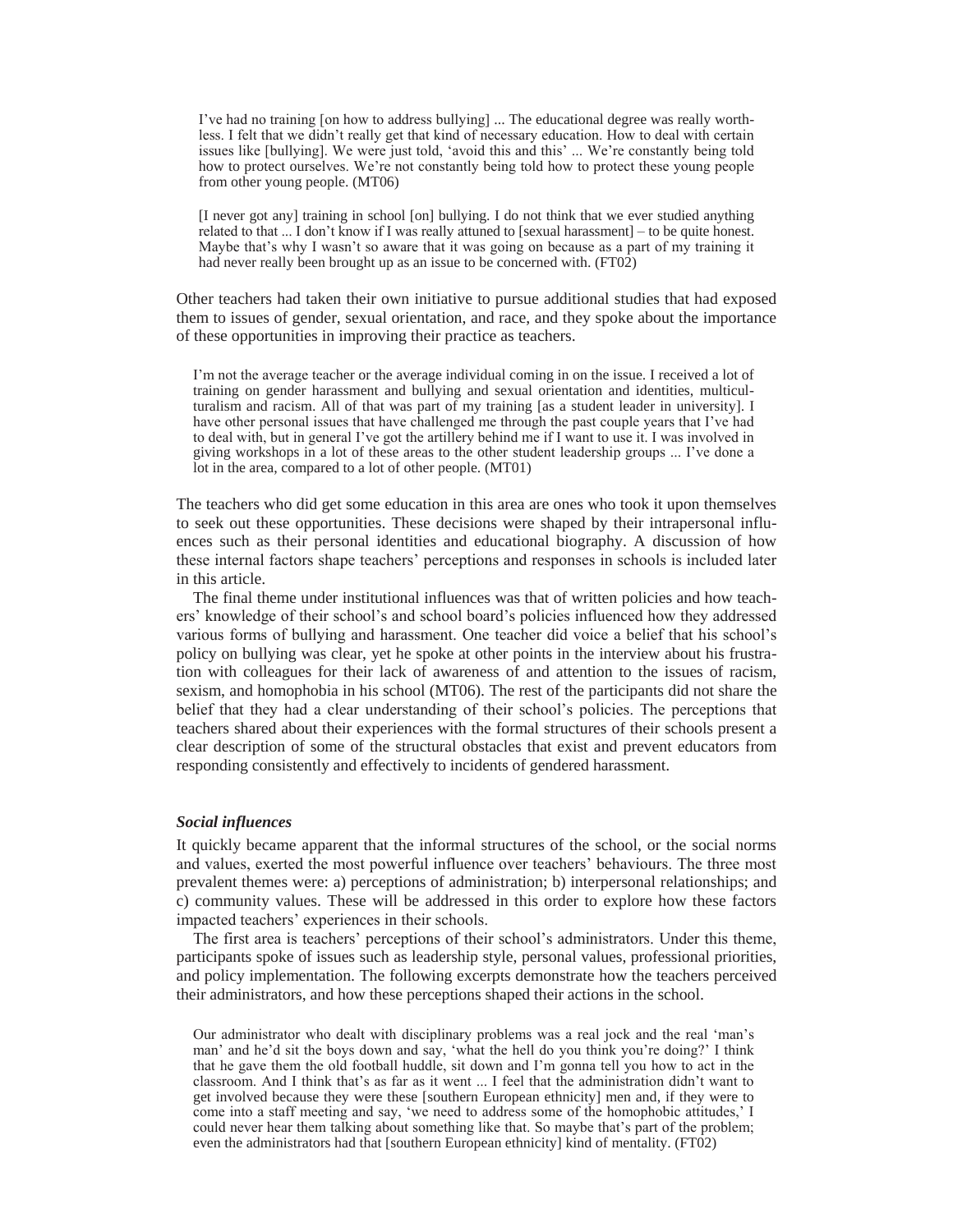### 562 *E.J. Meyer*

I always find that when I'm working with principals and vice principals that it's their own morals and their own beliefs that come through and if it's something that they don't really think's a big issue, then why are they going to be proactive about it? Or just the gender of the administrator, I think that plays into it as well. (FT03)

I think that our school puts bullying at the very top of the list because it's easy to deal with. Sexual assault, homosexuality, racism are much more controversial and they tend to feel like the less [the administrators] have to deal with it, the better off they are. (MT06)

These perceptions reported by teachers demonstrate how powerful an administrator's style is in shaping the culture of a school. Teachers get messages from their school leaders about what they personally value and what issues they feel are important to address. In the above statements, the teachers are talking about the lack of leadership in addressing sexual and homophobic harassment in their schools. By choosing not to address these issues, administrators teach their staff that these behaviours are not viewed as problematic, and reinforce the primacy of heterosexual masculinity in schools. Whether it be through official communications in staff meetings, or more typically through observed patterns of behaviour and advice from more experienced teachers, a principal's priorities and attitudes towards issues permeate the school and shape the culture.

Another area of administrative influence is that of policy implementation. The way administrators interpreted and applied various school-board and school-wide policies sent clear messages to teachers about how they should enforce and apply those policies. Some teachers felt there was a clear expectation communicated about bullying policies, whereas others believed that very little had been done to inform teachers about how certain policies should be interpreted and applied.

The kids are astute enough to see that when they use the word faggot they won't get sent to the office and when they use a racial slur, they get sent to the office. It's a very quick connection to make ... I had one kid call another a faggot. I hauled him to the principal; I asked for a suspension, the principal didn't want to suspend him. It was one of the vice-principals and they saw that I was about to blow my top so they suspended the kid. But I really had to push for it. (MT05)

In the two high schools I've been it really depends on your Vice Principal. They basically set up according to their beliefs. Their policies reflect a lot about them and how they deal with it. (FT03)

Any type of physical harassment would get a strong response. They just don't tolerate any type of fighting or anything in the school, so if that goes on, there's definitely a response to that. But in things where people are just kind of saying things to one another – no, those are not responded to in the same way. And it would be difficult to respond to them because they occur so much – it's almost like they're a part of the school culture. (FT02)

The lack of consistency or clear guidelines for responding to forms of gendered harassment left teachers feeling isolated and unsupported in their efforts to address incidents of nonphysical harassment. Conversely, participants reported that any act of physical violence, regardless of its motivation, was handled quickly and uniformly due to zero-tolerance policies regarding such behaviour in schools.

A second area that was discussed was the role of interpersonal relationships in shaping the school culture. Their personal relationships with administrators had a significant influence in how they perceived their ability to act in the school. Teachers in two of the three schools did not feel supported by their administrators.

Eventually I told [my Principal] that I was going to tell the kids [that I'm gay]. She said, 'if you come out to those kids I will not guarantee your safety at this school'. I had to make a decision at this point. She was tough. I couldn't stand working for her ... She didn't like me because I was gay. That was clear. (MT05)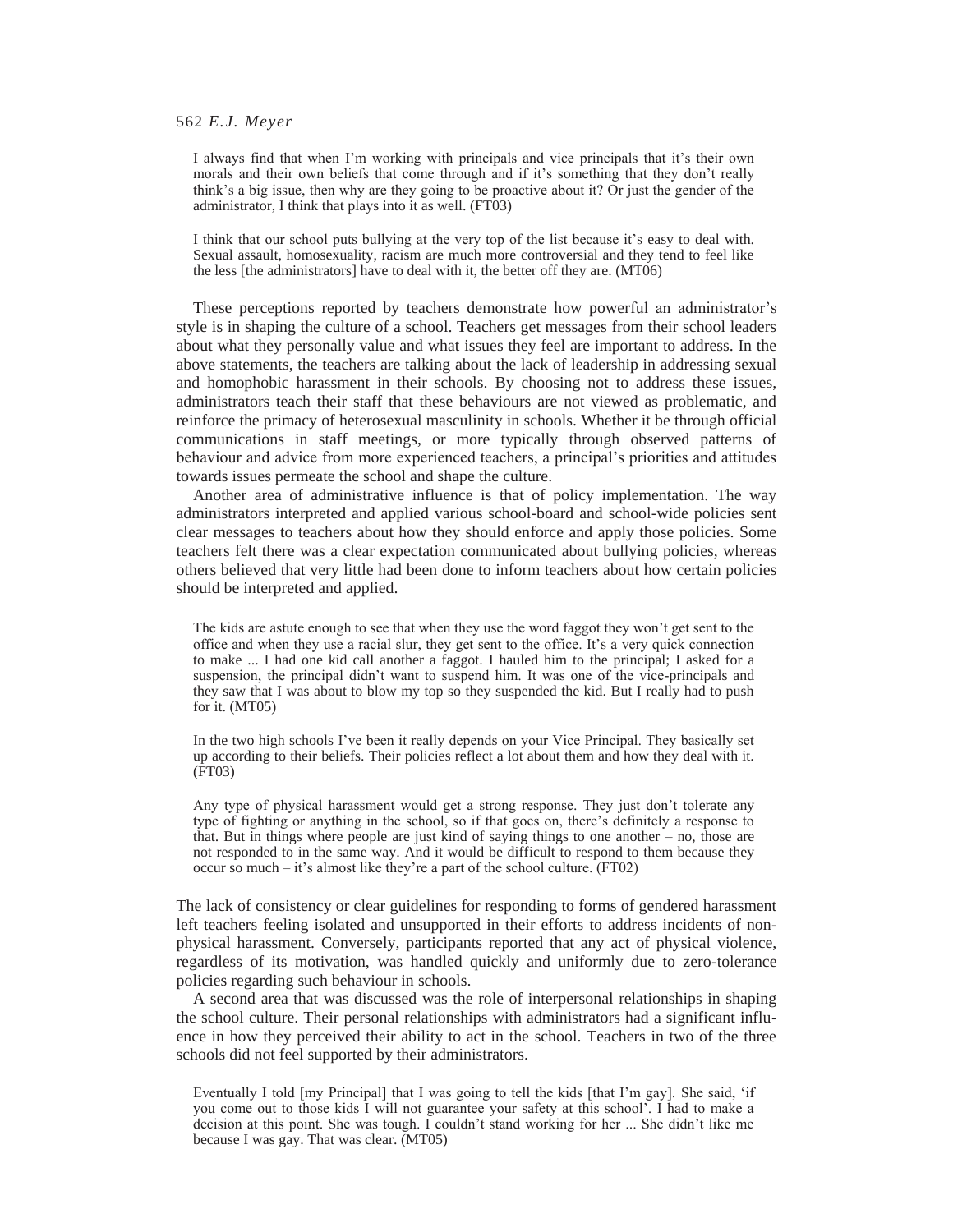If there's bullying going on in your classroom, then you must be a bad teacher. You don't feel like you can go to [the administration] because it reflects badly upon you as a teacher, because it's like saying to them, 'I can't handle my classroom. I need your help.' ... You play the game because the principal decides what you're going to teach the following year and if he doesn't like you then he gives you the worst classes and five different subjects to teach and everybody knows it works that way. So if you don't get along with the principal and you don't kiss butt a little bit then you'll pay for it the next year. That's the power that they have. (FT02)

These reports show that these teachers didn't feel that their decisions and actions towards acts of gendered harassment would be supported by their administration. This professional tension created a strained relationship and made both of these teachers question their place at their schools.

The working and personal relationships with colleagues also had an impact on their experiences in their schools. The participants in this study spoke regularly about their struggles and alliances with other members of the school staff. They also complained about a lack of consistency in enforcing certain school rules and policies. Many felt that they could not defend taking certain actions against students if other teachers were not also addressing those same issues.

I spent the first couple months enforcing all of this [uniform policy, swearing, and name-calling] and there are some teachers that just never enforce it and so you realize that out of 20 teachers, we have about five who do all the enforcing and you just can't anymore. You can't do it ... I just feel like some teachers just don't really have a clue. It's scary. It's really scary. (FT03)

In my classroom I can deal with it and give my students a thousand detentions, but if they go into another classroom and they're allowed to bully then they'll come back into my classroom the next day and I'll be dealing with the exact same issues. (FT02)

[The prevalence of homophobia and lack of staff response] is a constant reminder that I'd like to work in a different community. (MT02)

This lack of consistency caused the teachers in this study to speak about the frustration caused by their colleagues. They spoke highly of a few, but generally did not feel a strong connection with their fellow teachers. Lack of consistency can also contribute to greater problems with behaviour in the school. Other researchers have found that inconsistent responses by the school result in inconsistent follow-through by staff, which often results in more behaviour problems (Mayer 1995 cited in DiGiulio 2001, 81). The influences of coworkers on teachers who are new to a school cannot be overstated. It is clear that new teachers have to learn the hidden curriculum and unwritten rules of each school they work in. Unfortunately, these codes of conduct that get taught in the staff room and through informal interactions oftentimes lead to teachers learning bad habits and accepting lower standards of professionalism than they would otherwise set for themselves. As one teacher stated, 'As the new teacher, I just do a lot of observing, and seeing what's acceptable and what's not, and how we deal with things here at that individual school' (FT03). Another teacher reported being reprimanded for arriving late to school when he didn't have a first period class, and his response to the principal was, 'tell the other older teachers to [be on time]. I'm doing it 'cause I see them' (MT06).

 Teachers' interactions with and perceptions of their colleagues are also factors that shape how they will act in various situations. Participants in this study spoke of racist, sexist and homophobic comments from other staff and a lack of awareness of these issues from more experienced teachers. The stories that these teachers shared about the frustration they felt and the difficulties they faced due to colleagues who acted in irresponsible or oppressive ways were troubling. One female teacher spoke of students telling her about a fellow male teacher who was sexually harassing them. When she reported it to her department head, he informed her that he was aware of the situation; however, the teacher was never punished and continued to teach at that school (FT02). Several teachers told stories of hearing homophobic jokes and comments among the staff (FT03, FT04, MT01, MT05), as well as of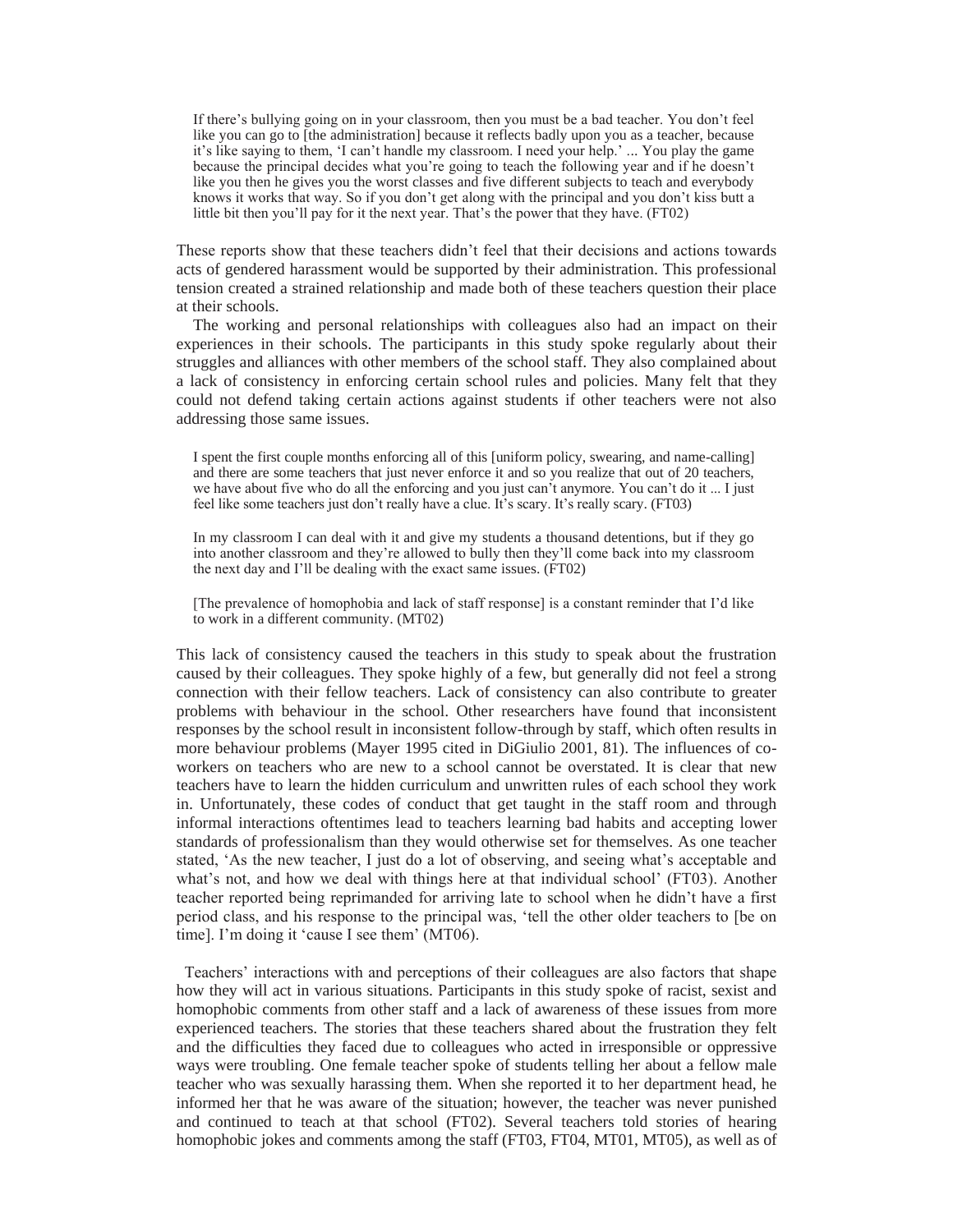being harassed themselves (MT01, MT05) and getting little or no support from their administration. It is not surprising to see how challenging it is to work against various forms of bias and harassment in students when professional educators and employees of the school are modeling the exact behaviours these teachers are trying to prevent.

Teachers' relationships with students also had an influence on their responses to various forms of bullying and harassment. The participants in this study spoke mostly of a high respect and a deep level of care for their students and their overall well-being. They worked very hard to have positive relationships with their students and often made themselves available during their own free time to provide homework assistance (FT02, MT01) and extracurricular supervision (MT01, FT03, MT06), and opened up their classrooms for students to hang out during lunch periods (FT02, FT04). For example, one teacher stated, 'some of them wanted support. They would come in to my classroom during lunch and talk ... there was one girl who had so many problems at home and she used to come in and talk to me. Why did she choose me? I think it's 'cause I took an interest in her life' (FT02). Another teacher spoke about helping out with a teacher-initiated breakfast programme: 'We gave breakfast to the kids. So many of our kids came in to the school hungry, so four of us teachers did shifts. I did it a couple days [per 8-day cycle]' (MT05). They felt that these extra efforts made them more approachable to students to report incidents of harassment, and allowed them to develop deeper connections with their students so they could provide them additional support and information. One teacher reflected on speaking to his students about homophobia, and said, 'With my community, I find that you need to be personal with them in order to get the response. If you don't make it personal, then you're just someone else giving them a piece of information' (MT01). A second teacher remarked, 'They spend more time with us than they do with their parents. I was their parent in many instances. I gave them structure; I spoke to them and showed them I cared for them' (MT05). Several teachers spoke of special relationships with certain students that had resulted from these extra efforts. It was clear that these connections were quite meaningful to the teacher and were most likely of significant positive impact to the students and their perceptions of their school community.

The last area of interpersonal relationships that shaped teachers' perceptions and responses is interactions with parents. This was not a prevalent theme through all teachers' experiences, but the teachers who did address the issue of parents indicated that it had an impact on how they felt they were able to work in the school community on addressing certain behaviours in the school. One teacher described being targeted by parents for homophobic harassment, 'I was getting called faggot and parents were calling, were coming onto the property to harass me while I was doing yard duty' (MT05). A second teacher reported frustrations with getting parental support for punishments:

There's a different culture now with parents not backing up the behavior, or a student that you're punishing for a certain word that they used in class and then the father comes into the school for a meeting and says, 'Well, what the f\*\*k are you doing suspending my son? To the Vice Principal ... in some ways, parents don't necessarily help with the solutions. (MT01).

These examples show that the participants feel that parents are often working against what they are trying to teach students. Whether it is modeling disrespectful behaviour towards teachers, targeting them for homophobic harassment, or challenging the school rules, these parental behaviours work against the possibility of reducing gendered harassment in school. It seems evident that the accumulation of these interactions with administrators, colleagues, students and parents conveys clear and consistent messages to teachers about which behaviours are tolerated in a school and which ones are not. These social norms do not emerge in a vacuum, but are often a reflection of the community in which the school resides. The third area of social influence is what the teachers called 'community values'.

Each of the three schools in this study were in the same school board, but were situated in very different communities. It was clear in the conversations with these teachers that the values and expectations of the community were significant factors that shaped what could and could not happen in their school. Their interpersonal relationships with colleagues and families are created in this context and are often actively transmitting the values of the broader school community. These, in turn, influenced the school culture.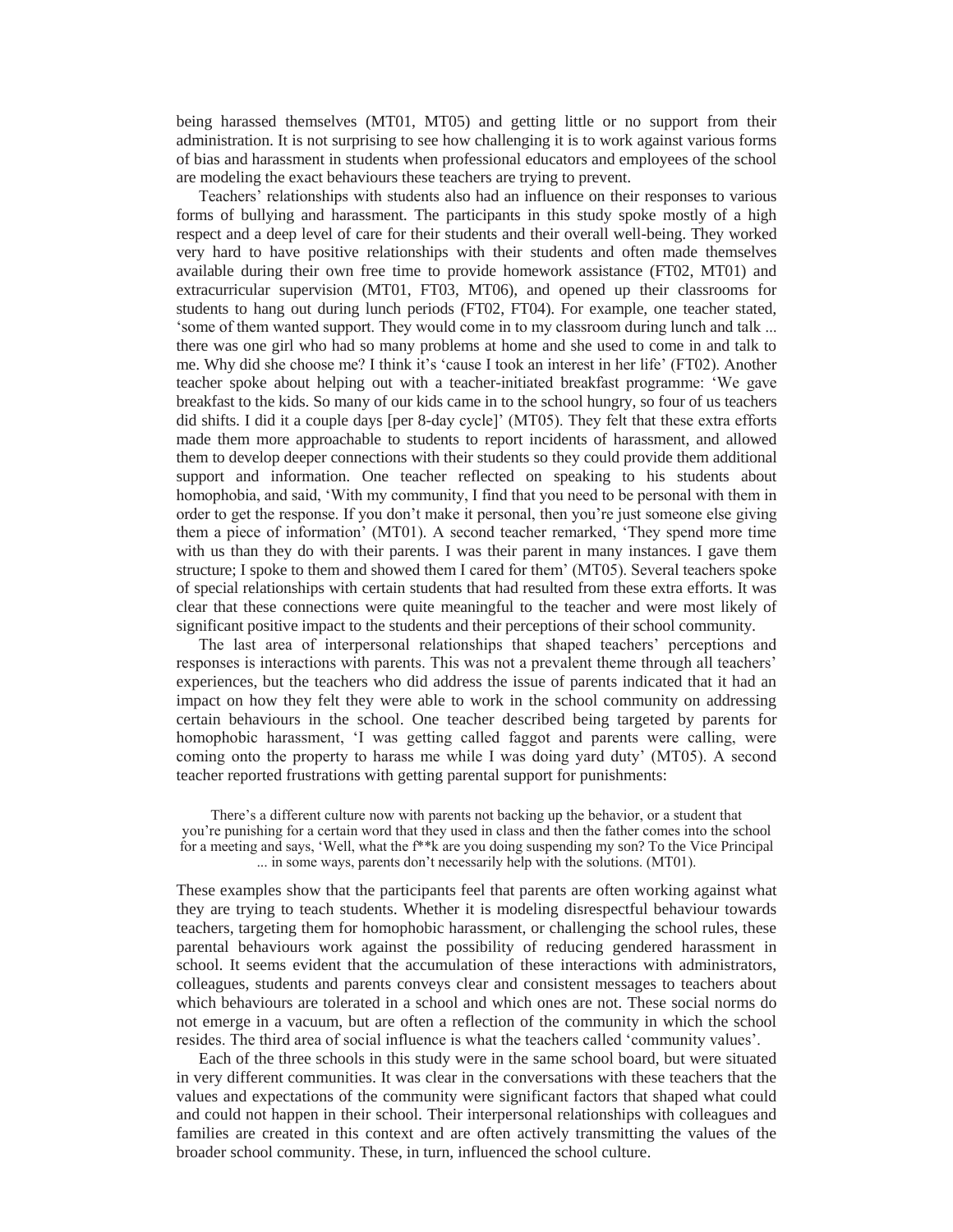Teachers noted how external influences from students' families and out-of-school time played a role in shaping the climate and priorities of the school. In one school, the high expectations of families placed an extraordinary emphasis on students' grades and extracurricular involvements. One teacher pointed out, 'I think student performance in academics, community, cultural, sports activities are the top priorities of the way our school runs ... as long as the kids are doing well, the school goes on and we can justify our position in the public school system ... Here there's a perception that it's perfect when it really isn't. We've got good kids, but they have lots of problems too' (FT04). In another school, the cultural values of one dominant European ethno-cultural group heavily shaped students', teachers', and administrators' behaviours. One teacher described her students in the following way: 'With my [European ethnicity] students, the boys had such big egos, and they thought the they should be waited on basically by their teachers, by their fellow girl students, they thought that they were really, really important and they were obviously led to believe that by their families' (FT03). In the third, the harsh realities of poverty, violence, and racism were prevalent and permeated all aspects of the school. One participant described this school by saying, 'Many of our students came from single family homes and homes that were certainly socio-economically disadvantaged. A lot of kids had jobs at night and their main focus wasn't always school. I think a lot of our kids didn't come from safe places. Their homes weren't safe, they weren't fed' (MT05). Although all of these schools had very different cultures and social realities, the participants' spoke of very similar obstacles to addressing forms of gendered harassment.

As other scholars have found, school culture is much more likely to determine and support what it is that students, teachers, and others say and do than is the formal management system. This means that teachers are more inclined to act in ways that reflect shared norms and values of other teachers than in ways defined by school policy (Stader and Thomas 2006, 16). The way teachers choose to navigate the culture of their school is shaped by several internal factors that they spoke of in their interviews. The next section offers an explanation of these influences.

## **Internal influences**

Each individual brought a specific set of identities and experiences to his/her teaching as well as the research process. What quickly became evident in the interviews was the significant influence of their personal identities and their own experiences in school (educational biography) on shaping how they perceived and acted in the culture of their current school. All of the participants talked about their experiences of having felt marginalized in society due to their identities as gay, bisexual, women, or people of colour. These experiences in their own schooling and professional life acted as very strong motivators to act out against discriminatory behaviour that they witnessed as teachers. At times, these factors also acted as barriers to consistent intervention because they felt vulnerable as minorities in their schools. This vulnerability and the tensions it caused for the teachers was a major source of struggle for the participants. They cared deeply about reducing the harms of homophobia and sexism and other forms of bias for their students, but also had to negotiate how they experienced these forces as teachers. Selected excerpts from the teachers' narratives are presented below to highlight the aspects of their internal influences that impacted how they responded to incidents of gendered harassment.

### **Steve Pyre**<sup>1</sup>

You are a role model. Am I more vigilant because I'm gay? Probably, but it's the right thing to do. I'm willing to deal with the backlash.

### **Jessica Crosby**

I was interested in social change. I felt like an outsider. I was a woman. You worry until your job is secure.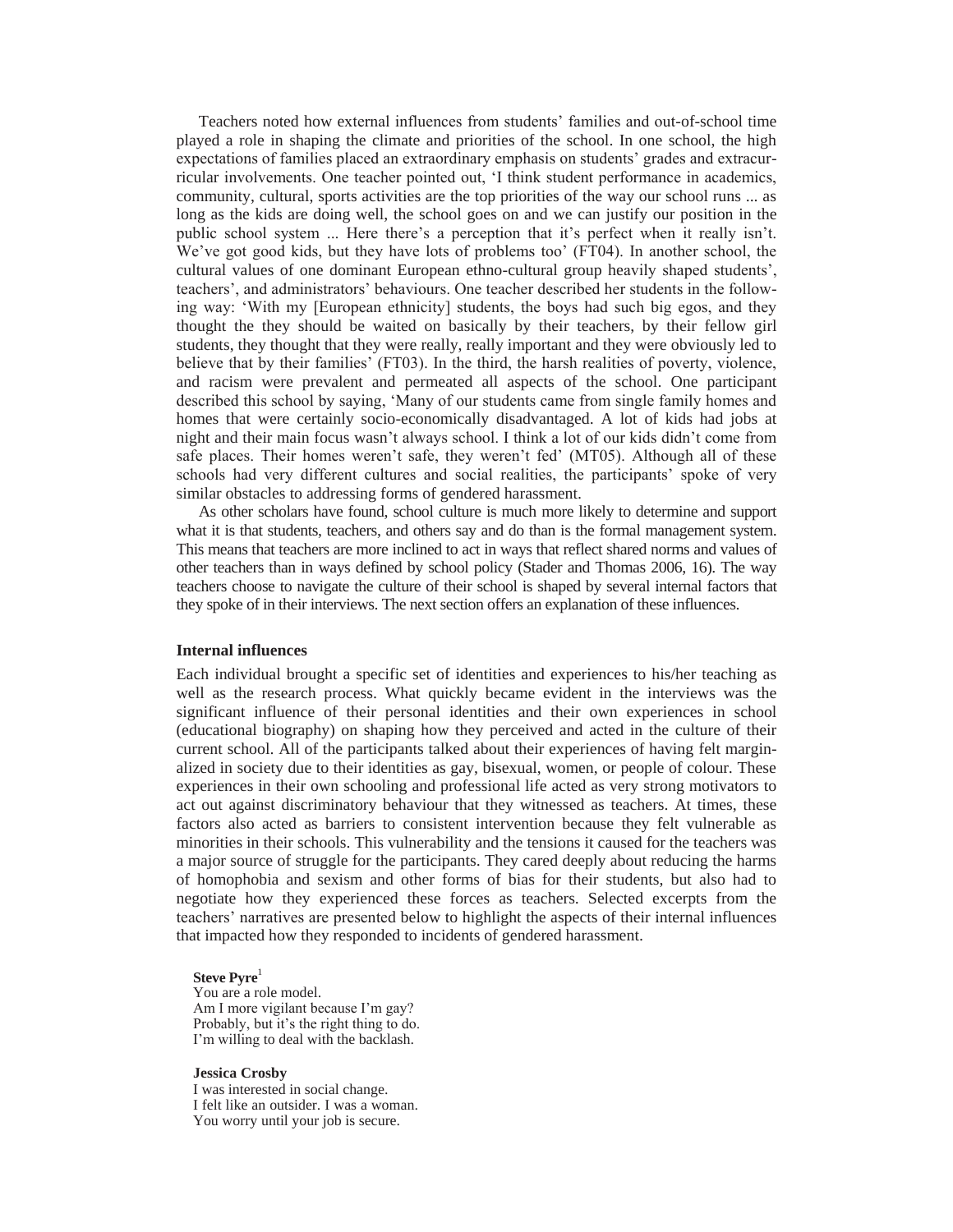#### **Anita Day**

It's tough as a teacher of colour. I have very little room to slip up. Is that really about race? Yeah, maybe. You get desensitized. I consciously make an effort to get at my own prejudice. My dad was outright discriminated against.

#### **Pierre LeSage**

I got called fag. I'm more sensitive. I was always afraid. Being a gay man, having experienced harassment, made me define my role as a teacher.

#### **Homer**

I want students to feel welcome. We were the only minority group, I got incredibly bullied. I catch myself saying, 'oh that's so gay'. I'm conscious of what I'm doing. I'm trying to correct myself.

#### **Sam Kaye**

Be a role model. Have my students be in a safe spot for a change. When you yourself are gay, you're even more scared. I'm so sensitive. It pertains to me.

The connection of personal experiences with discrimination has proved to be a motivating factor in other studies as well. In a study of eleven educators in the southern United States, Jones concluded that victimisation emerged as a significant impetus for educator activism and intervention regarding sexual harassment in their schools (2005, 26). This is an interesting finding as there was not a single volunteer in this study who identified as a white, heterosexual male in spite of repeated attempts to locate one. This is not meant to imply that there are not white straight male allies who are engaged in this work, only that they were more difficult to recruit than I had anticipated. They can be important partners in such transformation efforts in schools and should not be overlooked. As several teachers pointed out, it is their personal experiences with discrimination and marginalisation that made them particularly sensitive to these issues in schools. The challenge that this finding presents is how to raise the awareness of educators who have not personally felt the impacts of discrimination or exclusion from dominant culture.

### **Conclusion**

What became clear through the course of the three interviews was that these teachers did not feel that they could put a stop to gendered harassment in their schools. The presence of so many external barriers challenged their ability and eventually even their willingness to consistently interrupt sexist, homophobic and transphobic language and behaviours. A similar study in the United Kingdom concluded that the prevailing rhetoric of liberal individualism acted as a barrier to teachers' responding to misogynistic bullying by obscuring 'structurally reproduced relations of gender domination' (Chambers, van Loon, and Tincknell 2004). As other researchers have pointed out, sexual and homophobic harassment have been normalized as aspects of everyday school culture and are often not questioned or approached by educators from a critical or feminist perspective (Larkin 1994; Hepburn 1997; Chambers, Tincknell, and Van Loon 2004).

The interaction between the external influences and internal influences can explain the wide variety of perceptions of and responses to gendered harassment by secondary school teachers as well as the inconsistencies reported by students in other research. As Figure 2 illustrates, external influences are filtered through each teacher's internal influences, like water poured through a coffee filter. As the data has shown, both external and internal influences present *barriers* (in grey) and *motivators* (in white) to teachers' interventions. These influences vary on the basis of teachers' identities and experiences in their school cultures, but in all cases in this study, the barriers outweigh the motivators for intervention. It is as if teachers' eyes are covered by institutional and social barriers that tell them not to see gendered harassment and not to intervene. However, their internal motivators often encourage them to see and to act in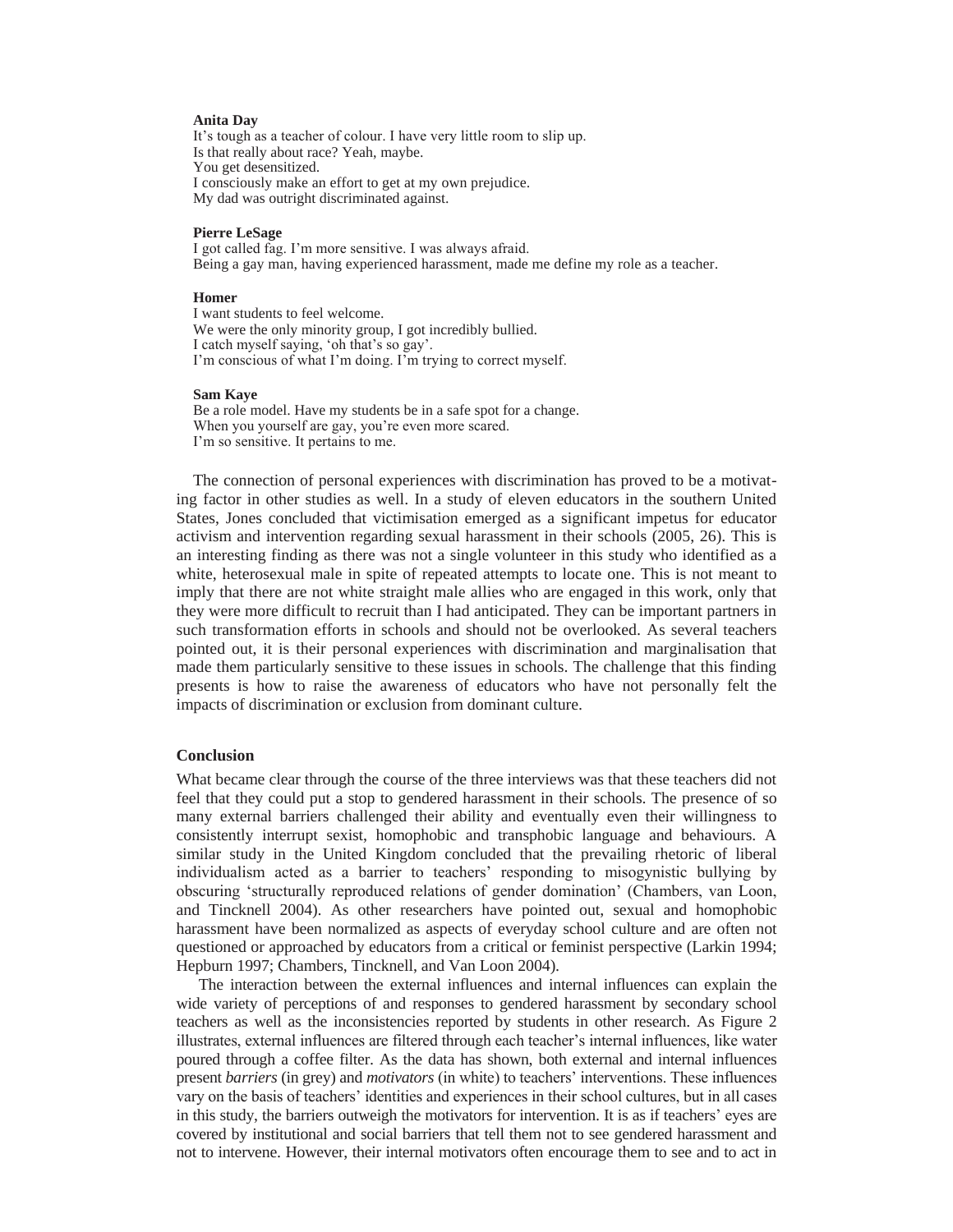spite of these strong external barriers. This imbalance creates a constant struggle for the teachers who are trying to reduce such behaviour in their classrooms and schools. There is insufficient room here to elaborate on specific recommendations for transforming school cultures which have been addressed in depth elsewhere (Meyer 2006, 2008).

Most teachers in this study spoke of their personal desire or commitment to challenge issues of gendered harassment but felt limited in their actions due to a perceived lack of support from the administration and their colleagues. They felt isolated in addressing the problem of homophobic name-calling in particular, and felt that it was too prevalent an issue in their school for them to tackle alone. The lack of intervention by colleagues and the lack of demonstrated support from the administration resulted in many of these teachers giving up and limiting their interventions to only the most severe offenses. The lack of consistency in reporting and responding to such incidents among colleagues and the lack of a clear policy and definitions to guide teachers in the classrooms and hallways were significant obstacles these teachers faced in their school cultures.

On the other hand, every single participant spoke of a personal commitment to challenging bias in the classroom. This was often paired with an articulation of a marginalized aspect of their own identity: woman, gay, or ethnic minority. Each of these teachers had a political consciousness about social inequalities that had been shaped by their own education and



Figure 2. The coffee filter model: factors influencing teachers' (non) interventions.

personal experiences. This consciousness influenced their teaching philosophy and how they perceived their students and school cultures. They were articulate in critiquing issues with the social structure of the school and the impacts of other cultural factors that influenced students' experiences in their schools.

The findings in this research offer us a deeper understanding of how various forms of bullying and harassment are perceived and acted on by teachers in secondary schools. These data offer scholars, educators, and school leaders a clearer picture of some of the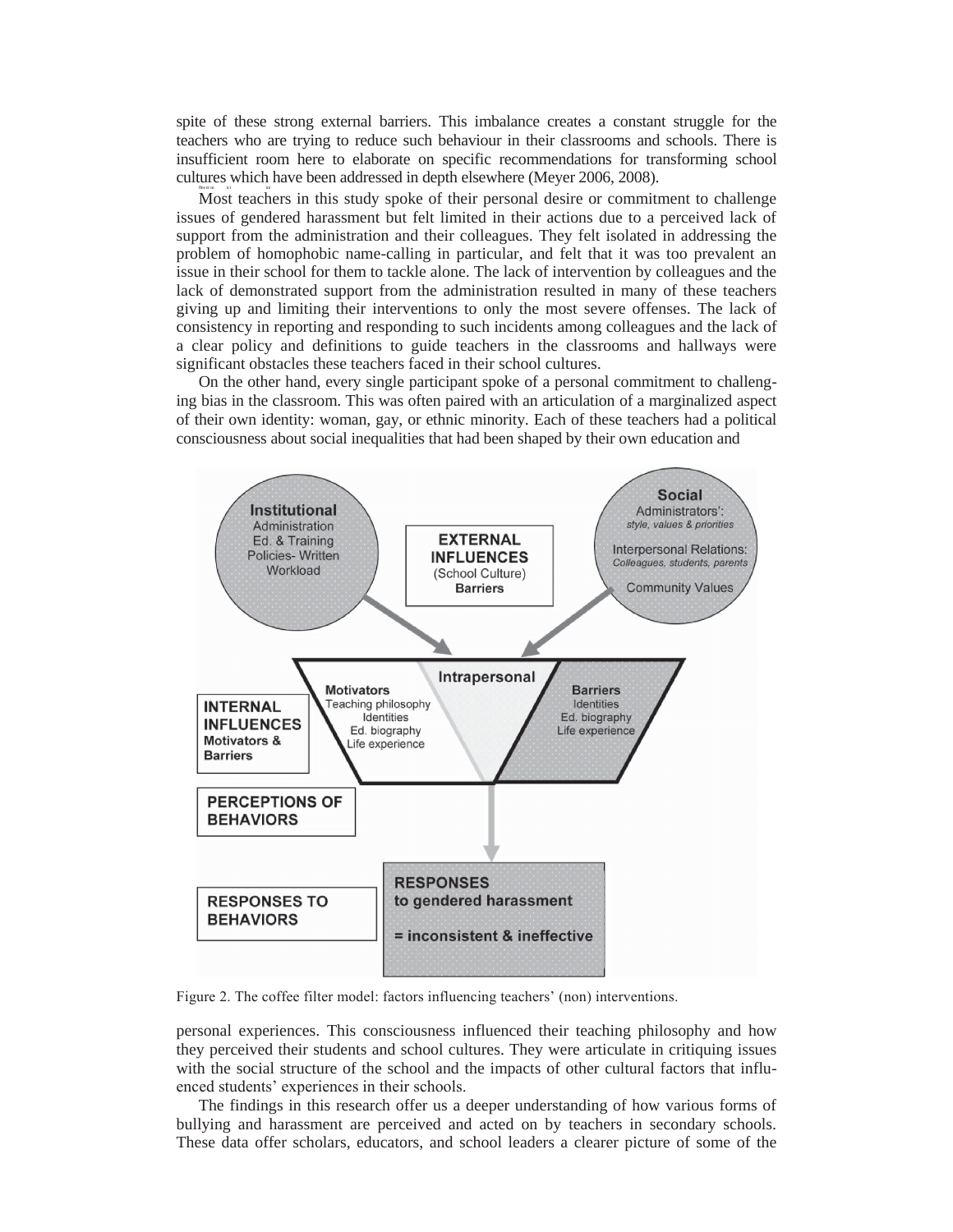challenges that exist when trying to confront such forms of harassment between students in schools. Through the process of listening to teachers talk about their experiences with gendered harassment in secondary schools it is clear that it is not possible to create safer and more positive learning environments until school leaders initiate a whole-school process that engages students, families, teachers and community members in a process of transforming the formal and informal structures of the school.

#### **Note**

1. I have used the teachers' pseudonyms here for a reason. I hope it will help the reader connect with each teacher's identities and experiences, but will prevent direct connections between the teacher's identities, statements, and the school community in which they work and live.

## **References**

- Bem, S. 1993. *The lenses of gender: Transforming the debate on sexual inequality*. New Haven, CT: Yale University Press.
- Bochenek, M., and A.W. Brown. 2001. *Hatred in the hallways: Violence and discrimination against*  lesbian, gay, bisexual, and transgender students in US schools. New York: Human Rights Watch. Butler, J. 1990. *Gender trouble.* New York: RoutledgeFalmer.
- California Safe Schools Coalition. 2004. *Consequences of harassment based on actual or perceived sexual orientation and gender non-conformity and steps for making schools safer.* Davis: University of California.
- Chambers, D., E. Tincknell, and J. van Loon. 2004. Peer regulation of teenage sexual identities. *Gender and Education* 16, no. 3: 397–415.
- Chambers, D., J. van Loon, and E. Tincknell. 2004. Teachers' views of teenage sexual morality. *British Journal of Sociology of Education* 25, no. 5: 563–76.
- Connell, R.W. 1995. *Masculinities.* Sydney: Allen and Unwin.
- Corbett, K., C.A. Gentry, and W.J. Pearson. 1993. Sexual harassment in high school. *Youth & Society* 25, no. 1: 93–103.
- DiGiulio, R.C. 2001. *Educate, medicate, or litigate?* Thousand Oaks, CA: Corwin Press.
- Duncan, N. 1999. *Sexual bullying: Gender conflict and pupil culture in secondary schools.* London: Routledge.
- ———. 2004. It's important to be nice, but it's nicer to be important: Girls, popularity and sexual competition. *Sex Education* 4, no. 2: 137–52.
- Epstein, D., and R. Johnson. 1998. *Schooling sexualities.* Buckingham: Open University Press.
- Friend, R. 1993. Choices, not closets: Heterosexism and homophobia in schools. In *Beyond silenced voices: Class, race, and gender in United States schools,* ed. L. Weis and M. Fine, 209–35. Albany: State University of New York Press.
- Gay Lesbian and Straight Education Network (GLSEN) and Harris Interactive. 2005. *From teasing to torment: School climate in America, a survey of students and teachers. New* York: GLSEN.
- Harris Interactive. 2001. *Hostile hallways: Bullying, teasing, and sexual harassment in school.*  Washington, DC: American Association of University Women Educational Foundation.
- Hepburn, A. 1997. Teachers and secondary school bullying a postmodern discourse analysis. *Discourse & Society* 8, no. 1: 27–48.
- Jagose, A. 1996. *Queer theory: An introduction.* New York: New York University Press.
- Jennings, R., and I. McGillivray. 2007. A content analysis exploring queer topics in foundations of education textbooks. Paper presented at the annual meeting of the American Educational Research Association, 9–13 April, in Chicago, IL.
- Jones, G.H. 2005. Site-based voices: Dilemmas of educators who engage in activism against studentto-student sexual harassment. Paper presented at the annual meeting of the American Educational Research Association, 11–15 April, in Montreal, QC.
- Kehler, M., K.G. Davison, and B. Frank. 2005. Contradictions and tensions in the practice of masculinities in school: Interrogating embodiment and "good buddy talk". *Journal of Curriculum Theorizing* Winter: 59–72.
- Kosciw, J., and E. Diaz. 2006. *The 2005 National School Climate Survey: The experiences of lesbian, gay, bisexual and transgender youth in our nation's schools.* New York: Gay, Lesbian, and Straight Education Network.
- Larkin, J. 1994. Walking through walls: The sexual harassment of high school girls. *Gender and Education* 6, no. 3: 263–80.
- Lee, V., R.G. Croninger, E. Linn, and Z. Chen. 1996. The culture of sexual harassment in secondary schools. *American Educational Research Journal* 33, no. 2: 383–417.
- Louis Harris and Associates. 1993. *Hostile hallways: The AAUW survey on sexual harassment in America's schools.* Washington, DC: American Association of University Women.